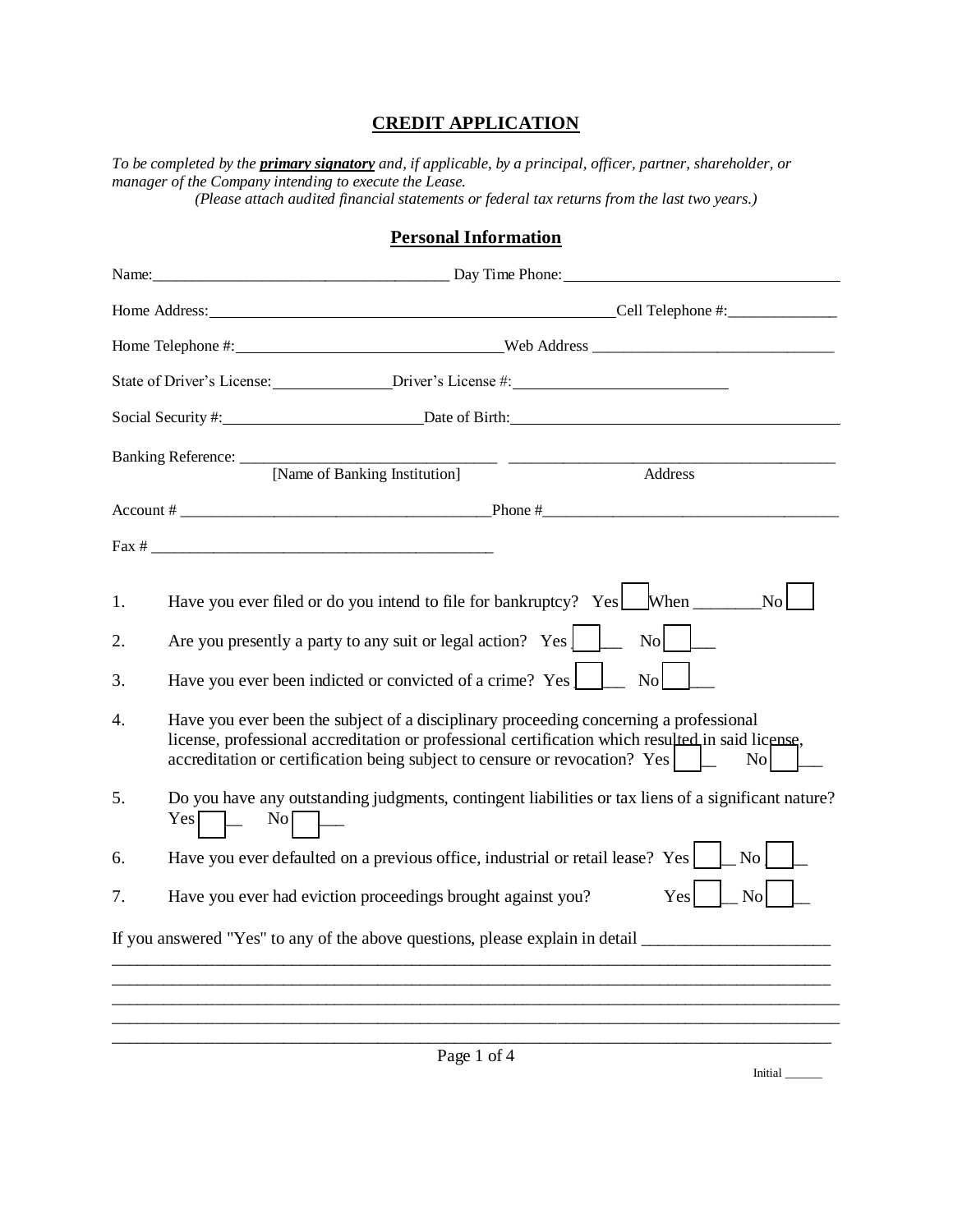# **Company Information**

| Name of Company:                                                                                                                                                                                                                     |             |  |  |  |
|--------------------------------------------------------------------------------------------------------------------------------------------------------------------------------------------------------------------------------------|-------------|--|--|--|
|                                                                                                                                                                                                                                      |             |  |  |  |
|                                                                                                                                                                                                                                      |             |  |  |  |
|                                                                                                                                                                                                                                      |             |  |  |  |
| State of Registration: Date of Incorporation/Organization: Tax I.D.#                                                                                                                                                                 |             |  |  |  |
| <b>Company Structure</b>                                                                                                                                                                                                             |             |  |  |  |
| Corporation____________/General Partnership_____________/Limited Liability Partnership______________                                                                                                                                 |             |  |  |  |
| Limited Liability Company_____________/Sole Proprietorship__________________/Other__________________                                                                                                                                 |             |  |  |  |
| <b>General Information</b>                                                                                                                                                                                                           |             |  |  |  |
|                                                                                                                                                                                                                                      |             |  |  |  |
|                                                                                                                                                                                                                                      |             |  |  |  |
| Number of Employees: <u>Nearly Nearly Nearly Nearly Nearly Nearly Nearly Nearly Nearly Nearly Nearly Nearly Nearly Nearly Nearly Nearly Nearly Nearly Nearly Nearly Nearly Nearly Nearly Nearly Nearly Nearly Nearly Nearly Near</u> |             |  |  |  |
| Size of Current Office Space (Sq. Ft.): Current Rent Per Month:                                                                                                                                                                      |             |  |  |  |
| <b>Reference Information</b>                                                                                                                                                                                                         |             |  |  |  |
| LANDLORD                                                                                                                                                                                                                             |             |  |  |  |
| Name of Present Landlord: Contact: Contact:                                                                                                                                                                                          |             |  |  |  |
| Address: <u>The Community of the Community of the Community of the Community of the Community of the Community of the Community of the Community of the Community of the Community of the Community of the Community of the Comm</u> |             |  |  |  |
|                                                                                                                                                                                                                                      |             |  |  |  |
| Number of Years at this Address: Years/ Months/May We Contact?                                                                                                                                                                       |             |  |  |  |
| <b>BANK</b>                                                                                                                                                                                                                          |             |  |  |  |
| Bank Name: Name and Second Second Second Second Second Second Second Second Second Second Second Second Second Second Second Second Second Second Second Second Second Second Second Second Second Second Second Second Second       |             |  |  |  |
| Address: No. 2014                                                                                                                                                                                                                    |             |  |  |  |
| $\text{Account #}(s):$ $\text{Account Officer}(s):$                                                                                                                                                                                  |             |  |  |  |
| Telephone $\#\colon$ Eax $\#\colon$ Eax $\#\colon$                                                                                                                                                                                   |             |  |  |  |
|                                                                                                                                                                                                                                      | Page 2 of 4 |  |  |  |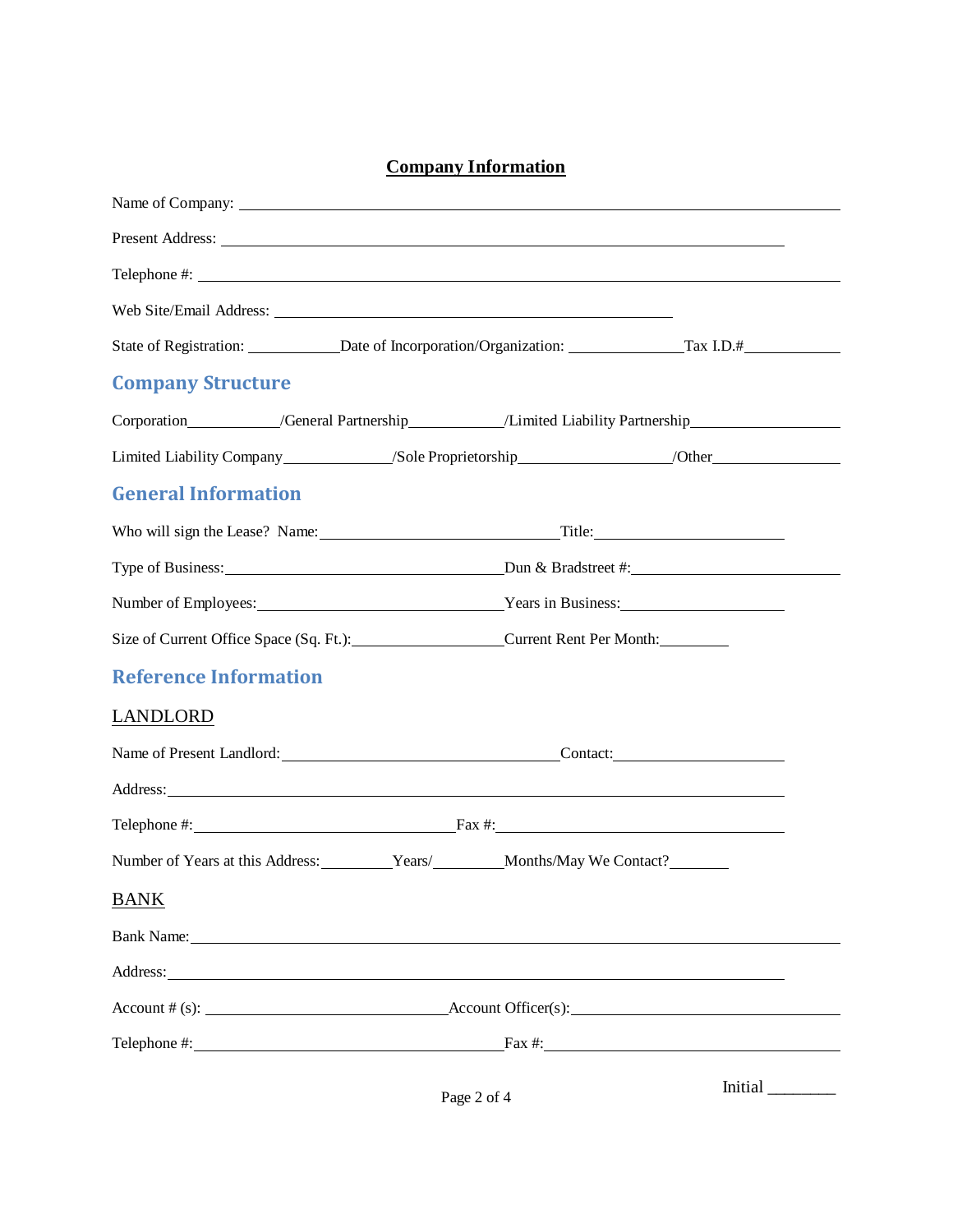TRADE (List Three)

|    | 1) Company Name: <u>contract and the set of the set of the set of the set of the set of the set of the set of the set of the set of the set of the set of the set of the set of the set of the set of the set of the set of the </u>                                                                                                      | Contact:             |  |
|----|-------------------------------------------------------------------------------------------------------------------------------------------------------------------------------------------------------------------------------------------------------------------------------------------------------------------------------------------|----------------------|--|
|    | Address: National Address: National Address: National Address: National Address: National Address: National Address: National Address: National Address: National Address: National Address: National Address: National Addres                                                                                                            |                      |  |
|    |                                                                                                                                                                                                                                                                                                                                           |                      |  |
|    | 2) Company Name: Contact: Contact:                                                                                                                                                                                                                                                                                                        |                      |  |
|    |                                                                                                                                                                                                                                                                                                                                           |                      |  |
|    | Telephone $\#$ : $\qquad \qquad$ $\qquad$ $\qquad$ $\qquad$ $\qquad$ $\qquad$ $\qquad$ $\qquad$ $\qquad$ $\qquad$ $\qquad$ $\qquad$ $\qquad$ $\qquad$ $\qquad$ $\qquad$ $\qquad$ $\qquad$ $\qquad$ $\qquad$ $\qquad$ $\qquad$ $\qquad$ $\qquad$ $\qquad$ $\qquad$ $\qquad$ $\qquad$ $\qquad$ $\qquad$ $\qquad$ $\qquad$ $\qquad$ $\qquad$ |                      |  |
|    | 3) Company Name: Contact: Contact:                                                                                                                                                                                                                                                                                                        |                      |  |
|    |                                                                                                                                                                                                                                                                                                                                           |                      |  |
|    | Telephone $\#$ : Fax $\#$ :                                                                                                                                                                                                                                                                                                               |                      |  |
|    | <b>Legal</b>                                                                                                                                                                                                                                                                                                                              |                      |  |
|    | Has your Company or an affiliate (common shareholders, officers, partners, owners, or directors) ever<br>1.<br>filed for or does intend to file for bankruptcy?<br>Yes <sub>l</sub>                                                                                                                                                       | $\lfloor No \rfloor$ |  |
| 2. | Is your Company, or an affiliate, a defendant in any suits or legal action? Yes                                                                                                                                                                                                                                                           | N <sub>o</sub>       |  |
| 3. | Does your Company, or an affiliate, have any outstanding judgements, contingent liabilities, or tax<br>liens of a significant nature? $Yes$ No $N_0$                                                                                                                                                                                      |                      |  |
|    | 4. Has your Company, or an affiliate, ever defaulted on a previous office, industrial or retail Lease?<br>Yes<br>No                                                                                                                                                                                                                       |                      |  |
|    | 5. Has an eviction proceeding ever been commenced against your Company? Yes                                                                                                                                                                                                                                                               | $\overline{N_{0}}$   |  |
|    |                                                                                                                                                                                                                                                                                                                                           |                      |  |
|    |                                                                                                                                                                                                                                                                                                                                           |                      |  |
|    |                                                                                                                                                                                                                                                                                                                                           |                      |  |
|    |                                                                                                                                                                                                                                                                                                                                           |                      |  |
|    |                                                                                                                                                                                                                                                                                                                                           |                      |  |
|    |                                                                                                                                                                                                                                                                                                                                           |                      |  |
|    |                                                                                                                                                                                                                                                                                                                                           |                      |  |
|    |                                                                                                                                                                                                                                                                                                                                           |                      |  |